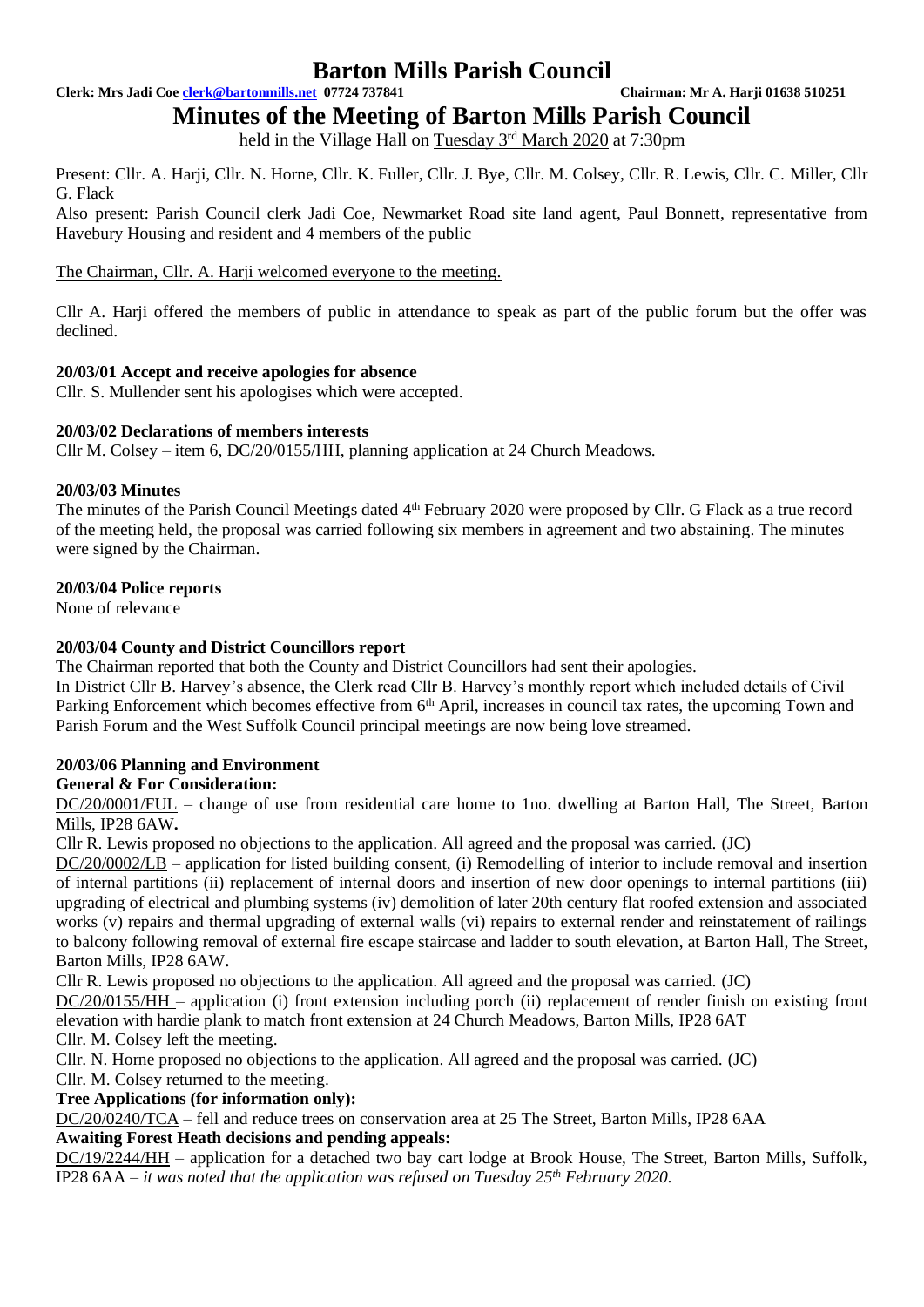#### **Clerk: Mrs Jadi Coe [clerk@bartonmills.net](mailto:clerk@bartonmills.net) 07724 737841 Chairman: Mr A. Harji 01638 510251**

DC/19/2448/LB – Listed building consent for s subdivision of existing unit to create 2 self-contained flats and orangery on west elevation, at The Manor, Newmarket Road, Barton Mills, IP28 6BL DC/19/2447/FUL – Planning application, orangery on west elevation, at The Manor, Newmarket Road, Barton Mills,

IP28 6BL

**Decided/approved (for information only):**

None

# **20/03/07 Clerk's Report & Matters Arising from the Minutes of the Last Meeting (For Info Only)**

The clerk reported she sent a Use of the Playing Field Request Form to the resident who wished to hold a charity event on the playing field in September and this has been returned completed.

## **20/03/08 Correspondence**

An email was received from a resident concerned that fires occurring at a business in the village are creating toxins in the air. The clerk reported she has contacted West Suffolk Council and informed District Cllr B. Harvey and awaits to hear back.

It was agreed that the clerk should also contact the business owner informing them of the complaints. (JC)

An email from the Church Lane field landowners who the Parish Council had been in previous discussions with in order to provide an exception site was read out by the Chairman. The email stated the landowners believe what was recorded in the minutes as discussed at the December 2019 meeting was inaccurate; the minutes stated that the landowners would not sell a small piece of land that the Parish Council agreed on for an exception site. The landowners email had stated that this was inaccurate and that the land was available. The Chairman then read out an email from Isobel Wright at Hastoe Homes dated 3<sup>rd</sup> December 2019, which stated that she had spoken with the land owners who had said that the reduced site area off Church Lane wouldn't work for them as it would be an awkward shape so therefore they wouldn't be prepared to sell it.

It was agreed to contact both Isobel at Hastoe Homes and the Church Lane field landowners detailing the correspondence prior to the December meeting which explains why the Parish Council thought the site was no longer available. (JC)

## **20/03/09 Parish Matters**

20/03/09.1 Exception site on Newmarket Road update

Resident and representative of Havebury Homes, Paul Bonnett, was invited to update the Parish Council on the site. Paul introduced himself and explained his business background and stated he had met with the land agent prior to the meeting and that the site should be approved as an exception site. He reported how the planning process would work and of possible time scales with the earliest being July 2021 in which building work could commence, if all matters were dealt with efficiently and there were no unexpected issues.

Cllr. K. Fuller asked how many properties could be built on the development, the land agent stated at this time in was not agreed but the Parish Council could possibly have as much land required as the housing needs survey details, but this would be agreed formally with the Parish Council at a later date.

Cllr. R. Lewis proposed to appoint Havebury Housing Association; request the Paul Bonnett overseas the project as a resident and representative of Havebury Housing; get a site plan drawn up along with a Head of Terms. Following a unanimous vote, the proposal was carried.

20/03/09.2 Development proposal on SCC land on Church Lane

It was agreed that at this time the Parish Council would not pursue the offer to use the Suffolk County Council land for the development of an exception site as Suffolk County Council wished to develop this as part of larger development and the Parish Council had been offered land which could be used with no condition to agree to a larger proposal. It was agreed the clerk would respond to the Suffolk County Council's proposal, thanking them for the letter but state that at this time the Parish Council are looking at alternative sites.

20/03/09.3 Tree replacement at entrance to Church Meadow

Following the removal of trees at the entrance to Church Meadows the clerk contacted Suffolk County Council asking if they have a tree replacement program. Suffolk County Council responded stating that a tree should not be planted within 15feet from the centre of a carriageway. Following this information, it was agreed that members would inform residents who had requested that the trees are replaced.

20/03/09.4 Receive information on entrance to the playing field including alternative solutions

It was agreed to review this item again at the end of the summer, following councillors reports that the entrance was not in a bad condition.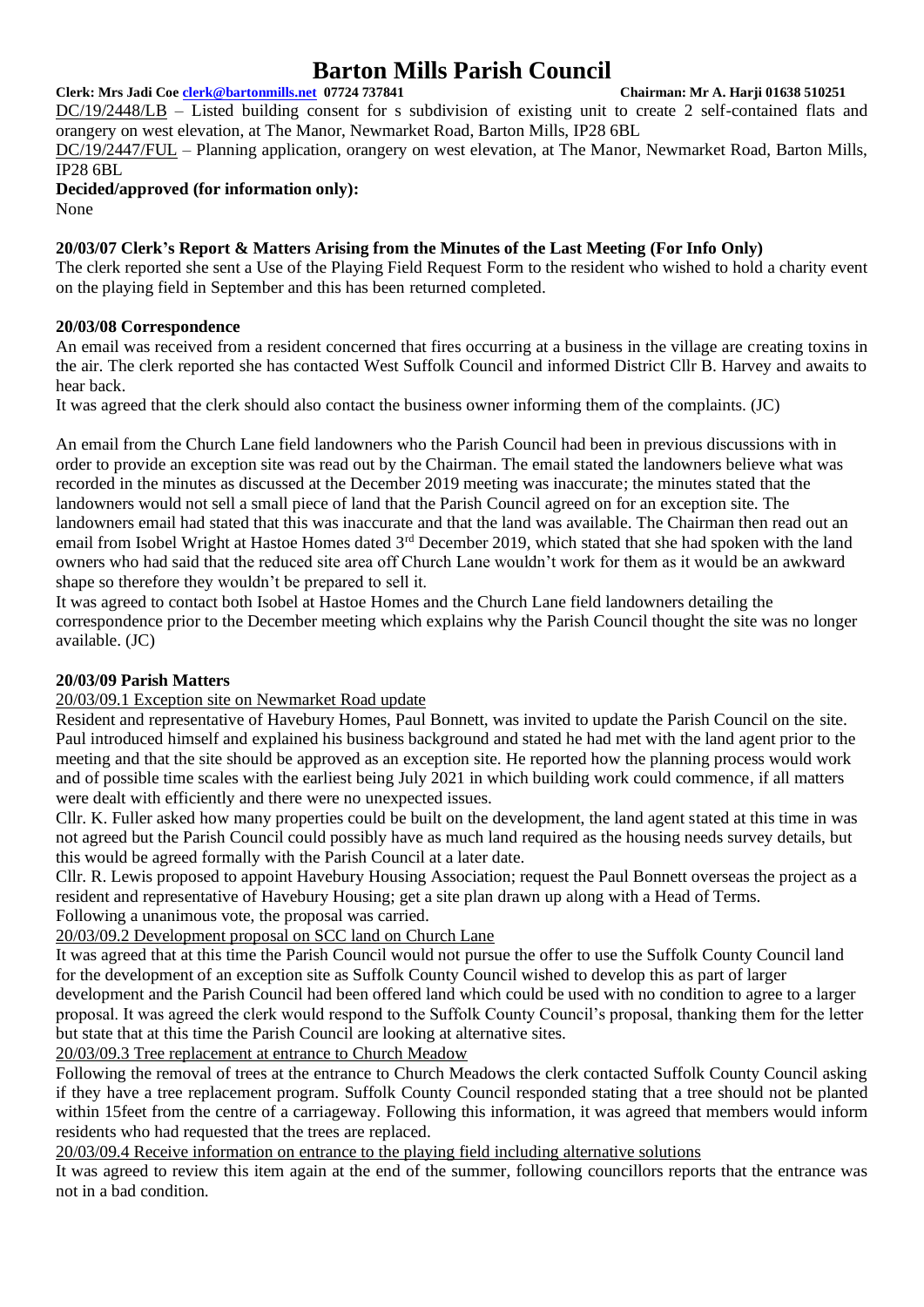**Clerk: Mrs Jadi Coe [clerk@bartonmills.net](mailto:clerk@bartonmills.net) 07724 737841 Chairman: Mr A. Harji 01638 510251**

20/03/09.5 Update on issue of horses using local footpaths

The clerk reported she continues to chase Suffolk County Council on this matter and solutions to the problem. 20/03/09.6 Maintenance of Assets

a) Lighting

The clerk reported she is frequently chasing Suffolk County Council to determine when the lights in Manor View and the light outside the Old Rectory on The Street will be repaired.

The clerk reported she has received a quote from K & M Lighting to convert the street lights to LED lamps. The quote detailed £70 each for the 49 standard lanterns and £220 each for the 8 ornamental lanterns. The total net cost being £5,190.

A quote from Pearce and Kemp has been requested which details £9,770.08 for the standard lights and £776.25 for the ornamental lanterns totalling £10,546.33.

It was agreed that considering the cost of the conversion that the Parish Council would not go ahead with this and therefore not accept the quotes.

A draft invoice from Suffolk County Council for the street light energy costs has been received which is in the sum of £2,730.21. Cllr. R. Lewis proposed that Cllr. K. Fuller should check the draft quote and if he agreed then the Parish Council would agree the draft quote, the proposal was carried following a unanimous vote in favour. (JC/KF) b) Other (including defibrillator signs, electric meter box,)

It was proposed and agreed to purchase 2 A4 defibrillator signs to place on the Football Club and on the outside of the Village Hall. It was also agreed to purchase 4 notices that could be placed in the notice boards around the village. (JC) 20/03/09.7 SID Rota

The Rota was agreed until April and the clerk is to send the updated rota to all volunteers. (JC) 20/03/09.8 Substation update

It was reported that the reason to change the substation was due to the fact that the current one is on a pole which is dangerous to maintain and that it is amongst trees.

It was proposed and agreed to accept the current head of terms except change from freehold to a 99year leasehold for an upfront payment of £750 and a yearly peppercorn rent. (JC)

20/03/09.9 Scope textile bin update

It was reported that bin had not yet been installed. It was agreed that the clerk should find out when this will be installed. (JC)

20/03/09.10 Glass bale update

Cllr. N. Horne stated he had a site visit with West Suffolk Council, who informed him that the bale would require less emptying than the current bins therefore it was more environmentally friendly.

It was agreed to change the bins to a bale and the clerk would inform West Suffolk Council of this decision. (JC) 20/03/09.11 Receive quotes for seeding work at the park

The clerk reported two quotes had been received to carry out seeding work around the play equipment on the playing field:

- RH Landscapes  $£1,222$  (net)
- SP Landscapes £875 (net)

It was agreed to review this item again at the end of the summer as to not prevent the equipment being used in the spring months. Cllr. N. Horne reiterated that the monthly playgroup reports states that the current matting is adequate and is not in need of replacement, however signs of any deterioration should be looked out for.

20/03/09.12 Receive SID data

Cllr. C. Miller reported the data had not yet been downloaded. The clerk agreed to put Cllr. Miller in contact with Worlington Parish Council who have the same SID and that Cllr. J. Bye would forward the telephone number which is stamped on the SID. (JC/CM/JB)

# 20/03/09.13 Update on clock repairs

It was reported the Church have had confirmation from the Preservation Trust that they would consider helping with some of the cost, however, they would like to see the 100Club approached and some help from the Parish Council. It was agreed that the clerk would contact the 100Club and bring the item forward to the next meeting. (JC) 20/03/09.14 West Suffolk Area Forum

It was confirmed that the SALC West Suffolk Area Forum is to be held on Tuesday 10<sup>th</sup> March at 7:00pm at the Tithe Barn, Bardwell.

20/03/09.15 West Suffolk Parish and Town Forum

The West Suffolk Parish and Town Forum is to be held on the 17th of March starting at 6:00pm at the Memorial Hall Newmarket. Cllr. C. Miller agreed to attend the forum, and the clerk would RSVP on her behalf. (JC) 20/03/09.16 Sign renewed Allotment lease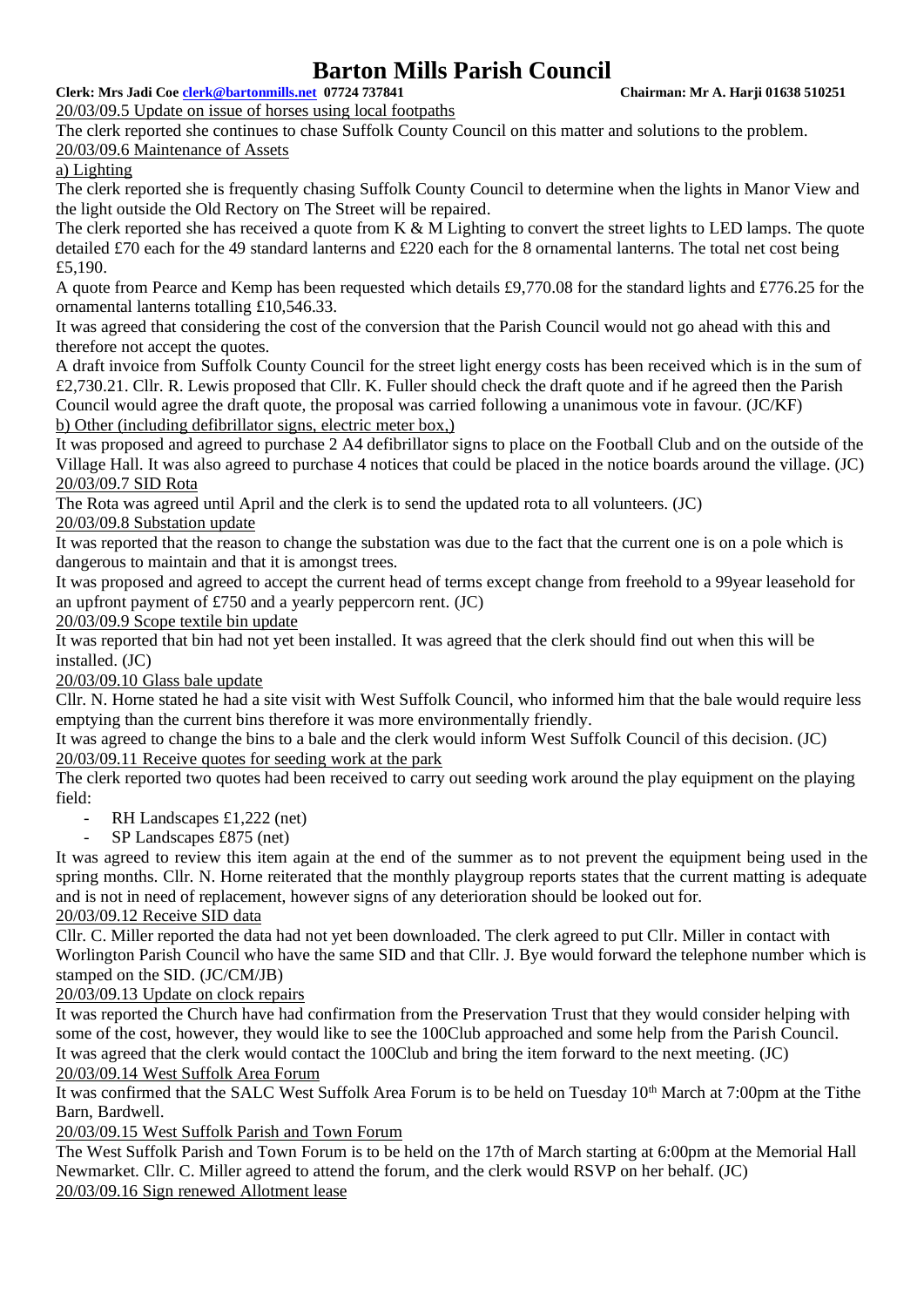#### **Clerk: Mrs Jadi Coe [clerk@bartonmills.net](mailto:clerk@bartonmills.net) 07724 737841 Chairman: Mr A. Harji 01638 510251**

The lease was signed and witnessed by the clerk and on behalf of the Allotment Society was signed and witnessed by Cllr. G. Flack.

The clerk to arrange another copy to be signed at the next meeting for the Allotment Society's record. (JC) 20/03/09.17 Village Spring Clean

The Parish Council agreed to hold a litter pick on Saturday 4<sup>th</sup> April, collection of equipment will be available from the village hall between 9:30am and 10:00am.

It was stated that a plan of action should be made for the day so problem areas could be tackled efficiently.

## **20/03/10 Finance & Policies**

20/03/10.1 Parish Council Bank Balances and Reconciliation from list of Payments and Receipts The clerk reported £2,485 was held in the current account and £19,010 in the deposit account at the year end. The bank statements and reconciliations were signed by the Chairman.

20/03/10.2 Cheques for signing and approval and to authorise payment of outstanding invoices

The following invoices were proposed for payment and all agreed:

| Date   | Payee                                 | Details                       | Net      | VAT    | Gross    |      |
|--------|---------------------------------------|-------------------------------|----------|--------|----------|------|
|        |                                       |                               |          |        |          | 1732 |
| 29-Feb | Rainbow Club                          | Annual donation               | 150.00   | 0.00   | 150.00   | 1733 |
| 29-Feb | Citizens Advice Bureau                | Annual donation               | 150.00   | 0.00   | 150.00   | 1734 |
|        | Suffolk Accident & Rescue             |                               |          |        |          |      |
| 29-Feb | Service                               | Annual donation               | 150.00   | 0.00   | 150.00   | 1735 |
| 29-Feb | Headway Suffolk                       | Annual donation               | 150.00   | 0.00   | 150.00   | 1736 |
| 29-Feb | Air Ambulance                         | Annual donation               | 250.00   | 0.00   | 250.00   | 1737 |
| 29-Feb | J Coe                                 | Salary                        | 237.48   | 0.00   | 237.48   | 1738 |
| 29-Feb | J Coe                                 | Expenses                      | 120.75   | 18.16  | 138.91   | 1739 |
| 29-Feb | <b>Robert Lewis</b>                   | <b>Barton Miller printing</b> | 26.16    | 0.00   | 26.16    | 1740 |
| 07-Feb | <b>Complete Business Solutions</b>    | Barton Miller paper           | 108.00   | 21.60  | 129.60   | 1741 |
| 19-Feb | <b>Chris Hall Electrical Services</b> | Inspection of defibrillator   | 38.00    | 0.00   | 38.00    | 1742 |
| 28-Feb | S Limmer                              | Gardening                     | 12.50    | 0.00   | 12.50    | 1743 |
| 31-Dec | Smith of Derby Ltd                    | Clock Service - 3yrs          | 447.00   | 89.40  | 536.40   | 1744 |
| Void   | Void                                  | Void                          | 0.00     | 0.00   | 0.00     | 1745 |
| 28-Feb | SP Landscapes                         | Tree work on Grange Lane      | 575.00   | 115.00 | 690.00   | 1746 |
|        |                                       |                               | 2,564.89 | 244.16 | 2,809.05 |      |

It was also agreed that the clerk would personally pay invoice in the sum of £77.88 to TSOHost for the Domain Renewal, and will reclaim via expenses at the next meeting. (JC)

It was agreed not to sign and send cheque 1732 in the sum of £150 for the Good Neighbour Scheme. This followed reports that the Good Neighbour Scheme were not asking for any donations this year. It was agreed that the clerk would clarify this. (JC)

20/03/10.3 Agree and sign bank mandate to add Cllr. J. Bye as a full signatory

It was proposed and agreed to add Cllr. J. Bye as a full signatory and the mandate was signed accordingly.

20/03/10.4 Sign letter to transfer £2,000 from deposit account to current account

The clerk stated that since the issue of the agenda a draft invoice had been received in the sum of £2,730 therefore the £2,000 transfer would not be adequate to cover invoices payable in April. Therefore, it was agreed to transfer £5,000 from the deposit account to the current account. The transfer letter was signed.

## **20/03/11 Parish Councillors reports (for information only)**

It was reported that residents are requesting an update on whether a fence installed at a property in Church Meadows was approved by West Suffolk Council. The clerk agreed to chase this issue. (JC)

It was reported that the area at the Waffle Shack was littered with rubbish. It was agreed the clerk should write to the Waffle Shack and request they keep the area clean and tidy. (JC)

It was agreed that the clerk would cancel the booking of the Village Hall on VE day, 8<sup>th</sup> May as no event was to be held but state that the WI would be holding a car boot on this day and would require use of the Village Hall. (JC)

## **20/03/12 Items for future agendas**

Agenda for Annual Parish Meeting on Wednesday 20<sup>th</sup> May. Clock repairs funding update Sign additional allotment lease Village Litter Pick final arrangements.